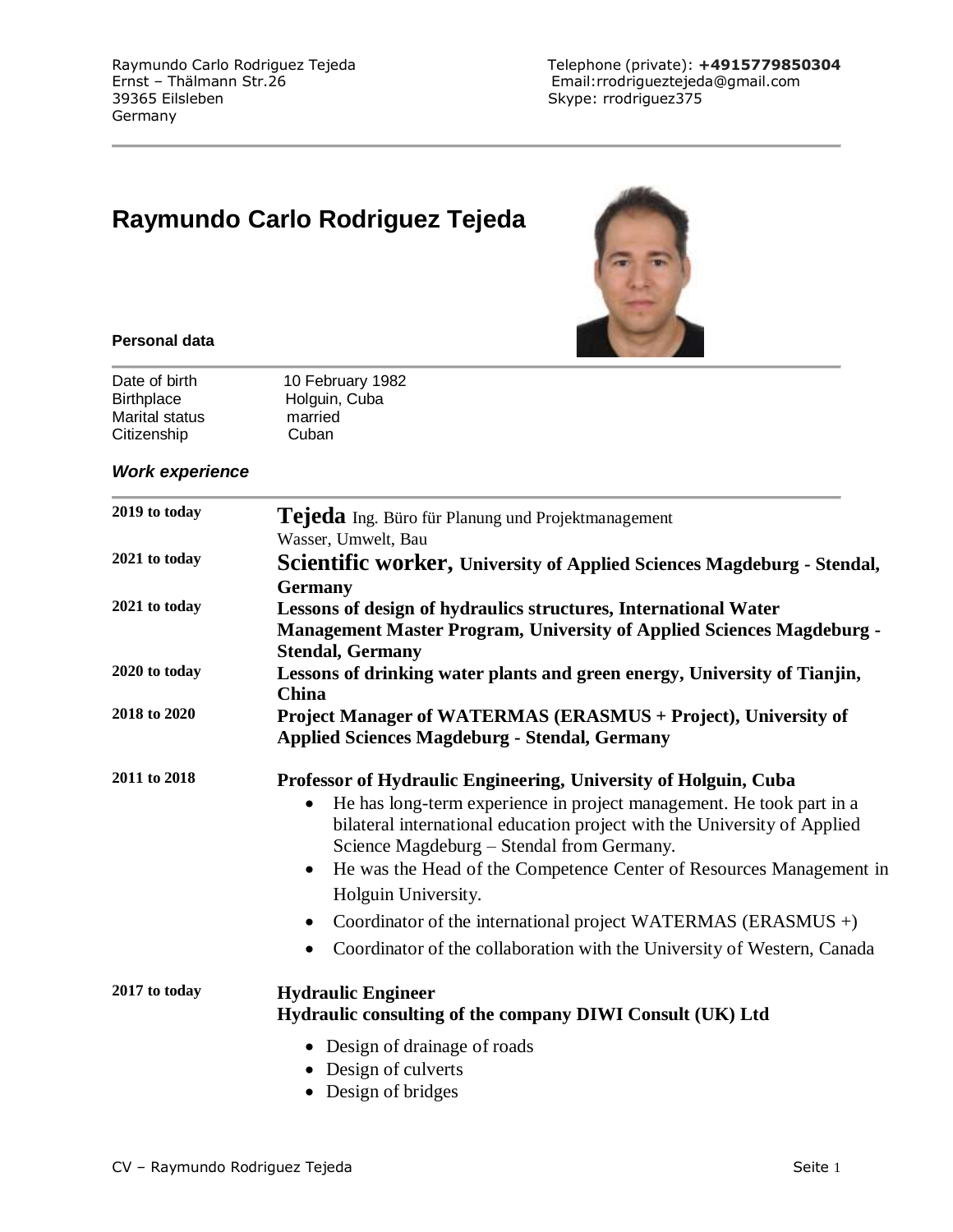|              | • Sediments transport models<br>Flooding protection<br>$\bullet$                                                                               |
|--------------|------------------------------------------------------------------------------------------------------------------------------------------------|
| 2008 to 2011 | <b>Hydraulic Engineer</b><br>Enterprise of investigations and hydraulic projects Raudal, Holguín, Cuba.                                        |
|              | • Design of dams                                                                                                                               |
|              | • Design of flooding protection                                                                                                                |
|              | • Projects of organization of works                                                                                                            |
|              | • Design of channels bridges                                                                                                                   |
|              | • Design of channels                                                                                                                           |
|              | • Design of culverts                                                                                                                           |
|              | • Flooding protection                                                                                                                          |
|              | • Rivers and underground modeling                                                                                                              |
| 2007 to 2008 | <b>Hydraulic Engineer</b><br>Company contractor of Hydraulic projects ESI DIP TRASVASES<br>Supervisor of the construction of dams<br>$\bullet$ |

### **Education**

| $2001 - 2007$ | Studies as water management engineer at the University of Oriente in Santiago |
|---------------|-------------------------------------------------------------------------------|
| 2007          | engineering degree                                                            |
| $2011 - 2014$ | Degree in Hydraulic Engineering Master's degree from the University of CUJAE, |
|               | Havana, Cuba.                                                                 |

| Scope of activities:<br><b>University courses:</b> | Applied hydraulics, sediment transport, Flood protection and flood<br>Numerical methods and computer<br>application,<br>control.<br>Construction, design and operation of hydraulic structures <i>i.e.</i> weirs<br>dams, spillways, culvert, bridges, open channel, SIG, water<br>treatment for drinking propose, waste treatment, hydraulics<br>machines, hydrologic, hydropower plants, physical models, Water<br>management in the Caribbean on the example Cuba (Germany) |
|----------------------------------------------------|--------------------------------------------------------------------------------------------------------------------------------------------------------------------------------------------------------------------------------------------------------------------------------------------------------------------------------------------------------------------------------------------------------------------------------------------------------------------------------|
| <b>Numerical model tests:</b>                      | Erosion and local scouring, channels and sluices, Contaminants<br>transport underground and in rivers, pipes and system of distribution<br>of water                                                                                                                                                                                                                                                                                                                            |
| <b>Special Expertise:</b>                          | sediment<br>transport<br>local<br>scouring,<br>spillway,<br>and<br>Dams,<br>bridges, flood<br>protection<br>Culvert,<br>and<br>flood<br>control,<br>Construction, design and operation of hydraulic<br>structures.                                                                                                                                                                                                                                                             |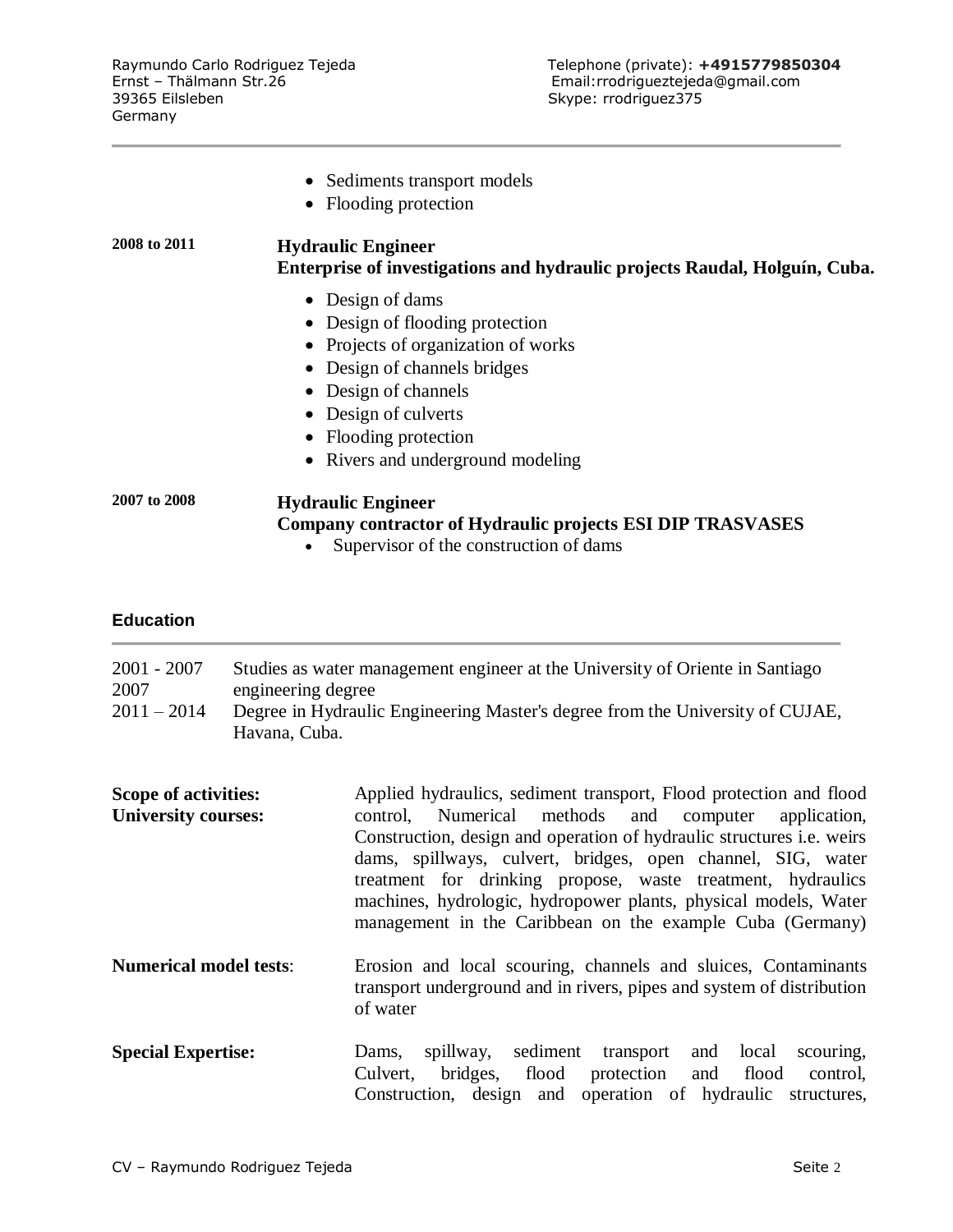|                    | channel, physical models, renewable<br>Open<br>and<br>energy<br>project management.                                                                                                                                                                                                                                                                            |
|--------------------|----------------------------------------------------------------------------------------------------------------------------------------------------------------------------------------------------------------------------------------------------------------------------------------------------------------------------------------------------------------|
| <b>Projects:</b>   | more than 20 national and international hydraulic engineering<br>projects                                                                                                                                                                                                                                                                                      |
| <b>Membership:</b> | Member of the Chamber of Engineers of the State of Saxony -<br>Anhalt No.27015                                                                                                                                                                                                                                                                                 |
|                    | Member of the German Association for Water, Wastewater and<br>Waste (DWA), No. 139259                                                                                                                                                                                                                                                                          |
|                    | Member of the Association of Engineers for Water Management,<br>Waste Management and Cultural Engineering (BWK), No. 14990                                                                                                                                                                                                                                     |
|                    | Union of Engineers and Architects of the Construction of Cuba<br>(UNAICC) and Vice President of the Hydraulic Society in Holguin.                                                                                                                                                                                                                              |
| <b>Rewards:</b>    | Graduate with a gold title (almost 2% of all students)<br>Best Young Professor at Holguin University in the Rector Reward<br>(2013)<br>Better Hydraulic Engineer in Contribution to the Development of<br>the Union of Engineers and Architects of Cuba Construction<br>(UNAICC), during the period $(2013 - 2017)$<br>Title of high-level professional (2017) |

## **Special skills and knowledge**

| Computer skills | Microsoft Office, AutoCAD, Civil 3D, Vestra, BIM, HEC-RAS, HEC-HMS, Hec-     |
|-----------------|------------------------------------------------------------------------------|
|                 | RasRim, ArcGIS, Matlab, Statgraphics, SAP, QGis, Feeflow, HY-8, Python and R |
| Language skills | Spanisch - Mother tongue                                                     |
|                 | Englisch – C1                                                                |
|                 | German - B2                                                                  |
| <b>Hobbys</b>   | Language, History, Taichi                                                    |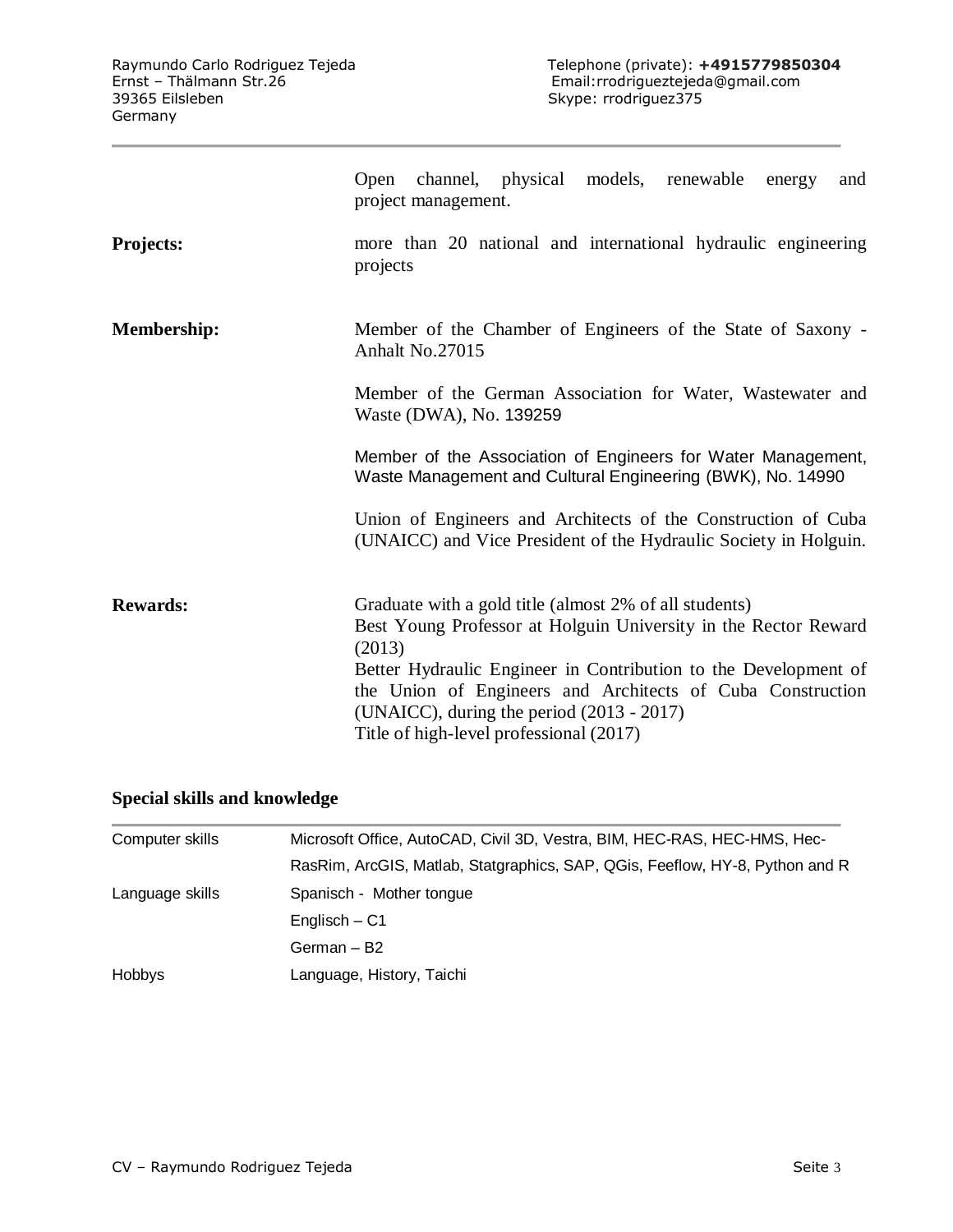## **Project list**

| <b>Period</b>               | <b>Employing organization</b><br>and your title/position.<br>Contact info. for<br>references.    | Country | Summary of activities performed relevant to the Assignment                                                                                                                                                                                                                                                                                                             | <b>Status</b> |
|-----------------------------|--------------------------------------------------------------------------------------------------|---------|------------------------------------------------------------------------------------------------------------------------------------------------------------------------------------------------------------------------------------------------------------------------------------------------------------------------------------------------------------------------|---------------|
| March-<br>Mai, 2022         | INVER-Ingenieurbüro für<br>Verkehrsanlagen GmbH                                                  | Germany | Drainage planning for the A 3 in Hünxe<br>- drainage-technical site plan<br>- the water technical calculations according to document 18 of the<br><b>RE</b><br>- and a cost calculation<br>- design planning                                                                                                                                                           | In process    |
| February-<br>March,<br>2022 | INVER-Ingenieurbüro für<br>Verkehrsanlagen GmbH                                                  | Germany | Drainage planning for the A 52 in Gladbeck. Planning of a retention<br>soil filter plant (RBFA) and a rainwater retention basin (RRB). Cost<br>calculation. Design planning.                                                                                                                                                                                           | In process    |
| November,<br>2021           | Constance University of<br><b>Applied Sciences</b><br>Technology,<br><b>Economics and Design</b> | Germany | Development of a continuous hydrological model to analyze the<br>long-term rainfall-runoff relationship with the projections of climate<br>change models and taking into account aspects such as<br>evapotranspiration and infiltration rate in the soil.<br>Application of two-dimensional and/or three-dimensional hydraulic<br>simulation models for flood mapping. | In process    |
|                             |                                                                                                  |         | Creation of a water use model with Hec-ResSIM, for example, that<br>integrates the results of hydrological and hydraulic simulation<br>models.                                                                                                                                                                                                                         |               |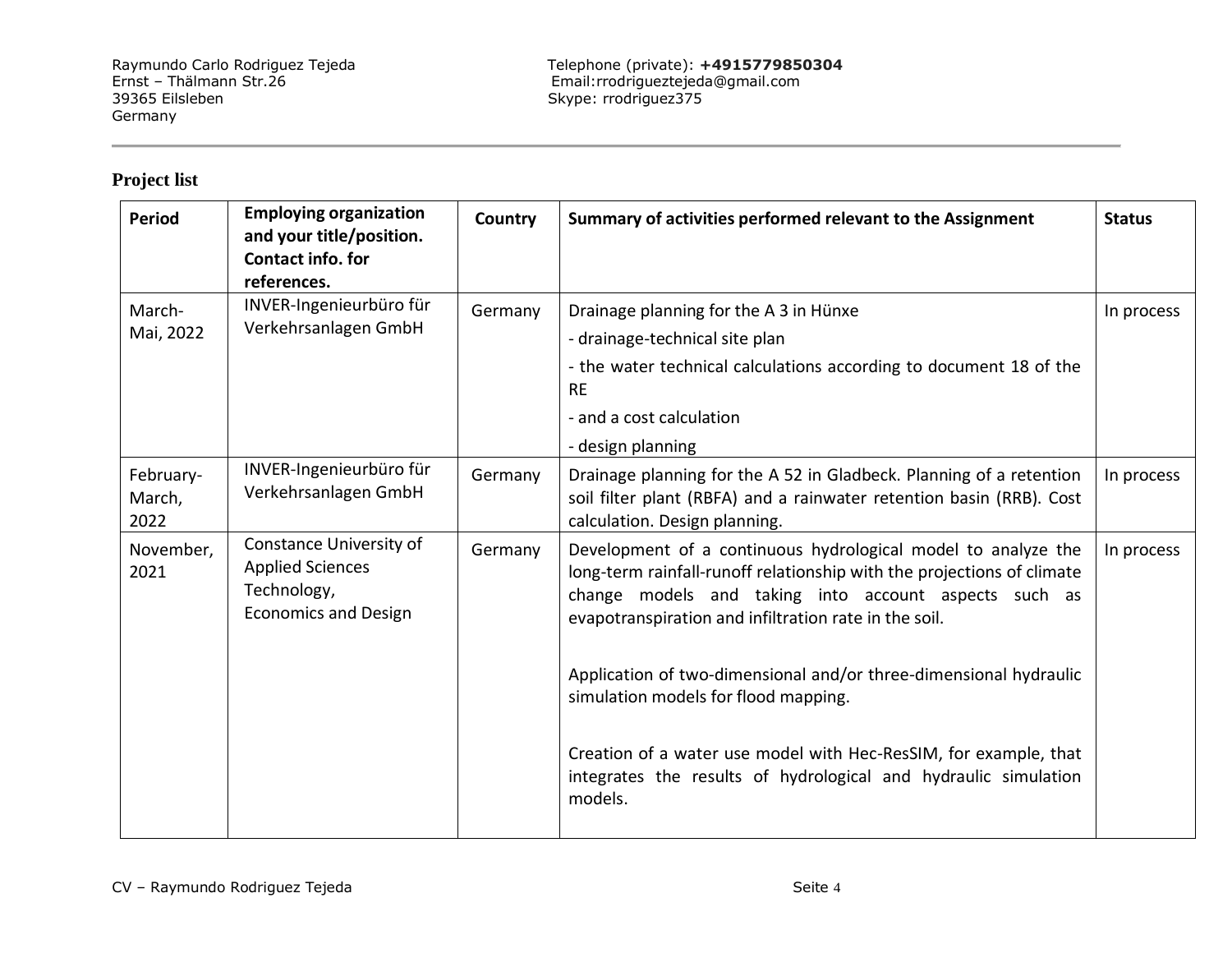|                   |                                                      |            | Risk model with HEC-WAT, Hec - LifeSim and HEC-FDA.                                                                                                                                                                                                                                                                                                                                      |          |
|-------------------|------------------------------------------------------|------------|------------------------------------------------------------------------------------------------------------------------------------------------------------------------------------------------------------------------------------------------------------------------------------------------------------------------------------------------------------------------------------------|----------|
|                   |                                                      |            | Simulation model of groundwater movement in the subsurface,<br>with pollutant and temperature transport with Feflow.                                                                                                                                                                                                                                                                     |          |
|                   |                                                      |            | Evaluation of the results and preparation of the integration of the<br>models into the GIS platform.                                                                                                                                                                                                                                                                                     |          |
| February,<br>2021 | <b>Narco Consultants</b>                             | Dominic    | Technical and economic feasibility study and preliminary draft for<br>the improvement of the North Coast Road (Douglas Charles Airport<br>to Portsmouth) with 35 km, including the designing of 251 drains<br>and 30 bridges, projection of climate change, hydrological analysis,<br>flood modeling and flood protection modeling, sediment transport<br>and studies of climate change. | Complete |
| February,<br>2021 | <b>B &amp; B Engineering GmbH</b>                    | Germany    | Design of 3D piping systems. Independent supervision of a project<br>part                                                                                                                                                                                                                                                                                                                | Complete |
|                   |                                                      |            | Construction of pipelines, support construction, creation of<br>isometrics, etc.                                                                                                                                                                                                                                                                                                         |          |
| $2019 -$<br>2020  | <b>DIWI Engineering</b><br><b>Hydraulic Designer</b> | St. Vicent | Rehabilitation of the North Windward coast road project -<br>Preparation of drainage designs for 18.96 km, where include<br>culverts and bridges design, climate change projection, hydrological<br>analysis, flooding modelling and protection, sediment transport and<br>climate change studies.                                                                                       | Complete |
| 2019              | <b>DIWI Engineering</b><br><b>Hydraulic Designer</b> | Grenada    | Grenada agricultural feeder roads phase 3- Preparation of drainage<br>designs for 22.64 km of roads on Granada where include culverts<br>and bridges design.                                                                                                                                                                                                                             | Complete |
| 2019              | <b>DIWI Engineering</b><br><b>Hydraulic Designer</b> | St. Vicent | National Agricultural Feeder Roads Project - Preparation of drainage<br>designs for 24 km of Secondary and Feeder roads on mainland St.                                                                                                                                                                                                                                                  | Complete |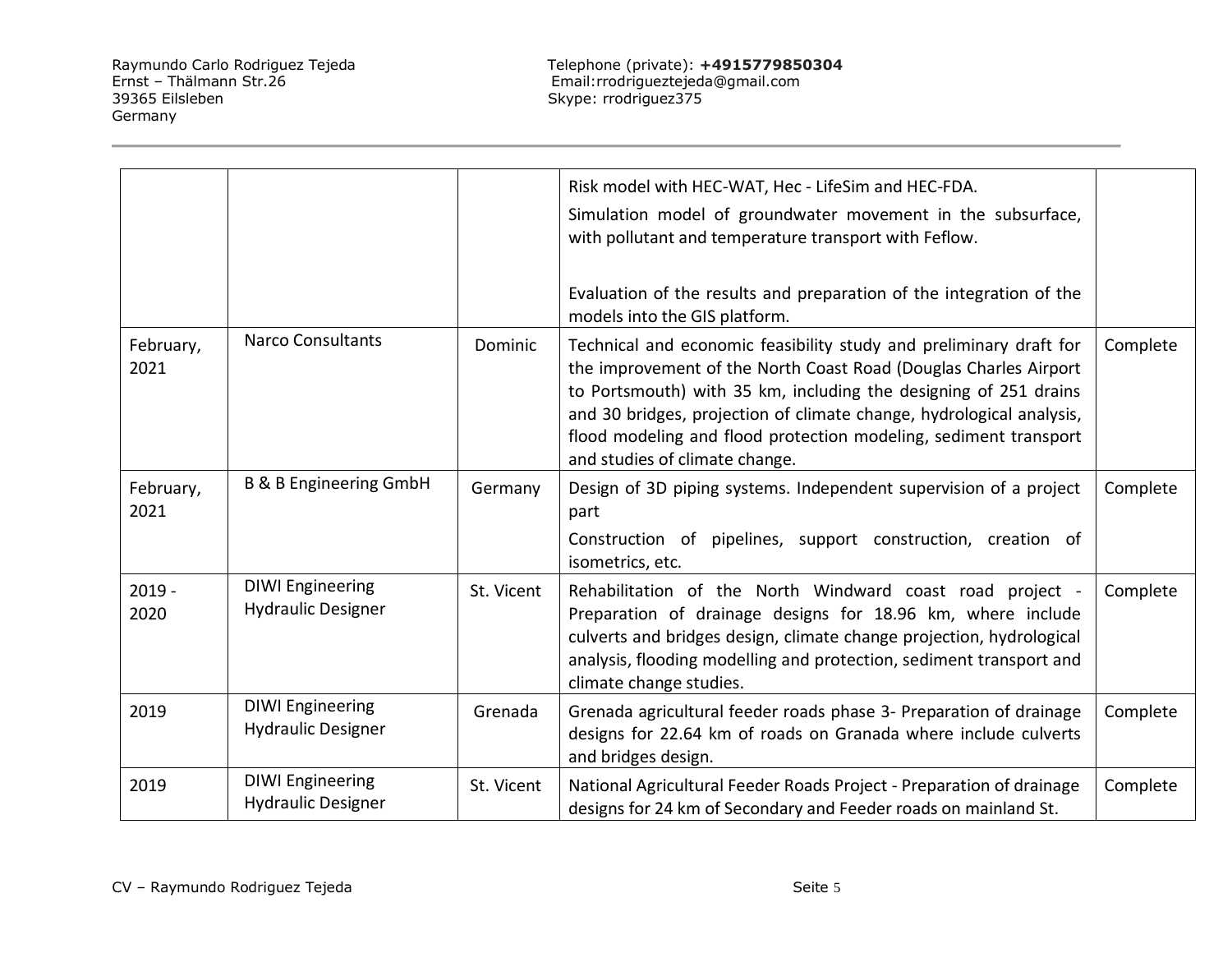|                  |                                                                  |                | Vincent where include culverts and bridges design                                                                                                                                                     |          |
|------------------|------------------------------------------------------------------|----------------|-------------------------------------------------------------------------------------------------------------------------------------------------------------------------------------------------------|----------|
| $2018 -$<br>2019 | <b>DIWI Engineering</b><br><b>Hydraulic Designer</b>             | Grenada        | Grenada Agricultural & Feeder Roads Project Phase 3 - Preparation<br>of drainage designs for 39 km of Secondary and Feeder roads on<br>Grenada & Carriacou where include culverts and bridges design. | Complete |
| 2018             | <b>DIWI Engineering</b><br><b>Hydraulic Designer</b>             | Grenada        | Grenada Agricultural & Feeder Roads Project - Feasibility study for<br>20.77 km of roads on Grenada and Gouyave town, where include<br>culverts and bridges design.                                   | Complete |
| 2018             | <b>DIWI Engineering</b><br><b>Hydraulic Designer</b>             | St.<br>Vincent | National Agricultural Feeder Roads Project - Preparation of drainage<br>designs for 47.4 km of Secondary and Feeder roads on mainland St.<br>Vincent where include culverts and bridges design        | Complete |
| 2018             | <b>DIWI Engineering</b><br><b>Hydraulic Designer</b>             | St.<br>Vincent | Preparation of drainage designs for 10 km of Asphalt Pavement<br>roads to the Vigie Highway where include culverts and bridges<br>design.                                                             | Complete |
| 2016             | E. D. Hill, LLC<br>Oklahoma City, USA                            | <b>USA</b>     | Flooding modelling. Designer                                                                                                                                                                          | Complete |
| 2016             | E. D. Hill, LLC<br>Oklahoma City, USA                            | <b>USA</b>     | KOKH Parking Lot design. Designer                                                                                                                                                                     | Complete |
| 2016             | E. D. Hill, LLC<br>Oklahoma City, USA                            | <b>USA</b>     | Flooding modelling. Designer                                                                                                                                                                          | Complete |
| 2011             | Enterprise of investigations<br>and hydraulic projects<br>Raudal | Cuba           | Study and project of the outake of the Birán Dam. General designer                                                                                                                                    | Complete |
| 2011             | Enterprise of investigations<br>and hydraulic projects<br>Raudal | Cuba           | Open channel studies and projects. Birán - Cueto - Baguano - Banes<br>sections. General designer                                                                                                      | Complete |
| 2011             | Enterprise of investigations<br>and hydraulic projects<br>Raudal | Cuba           | Projects of culverts of great dimensions (San Vicente, Holguín,<br>Matamoros and Cañada Ancha). General designer                                                                                      | Complete |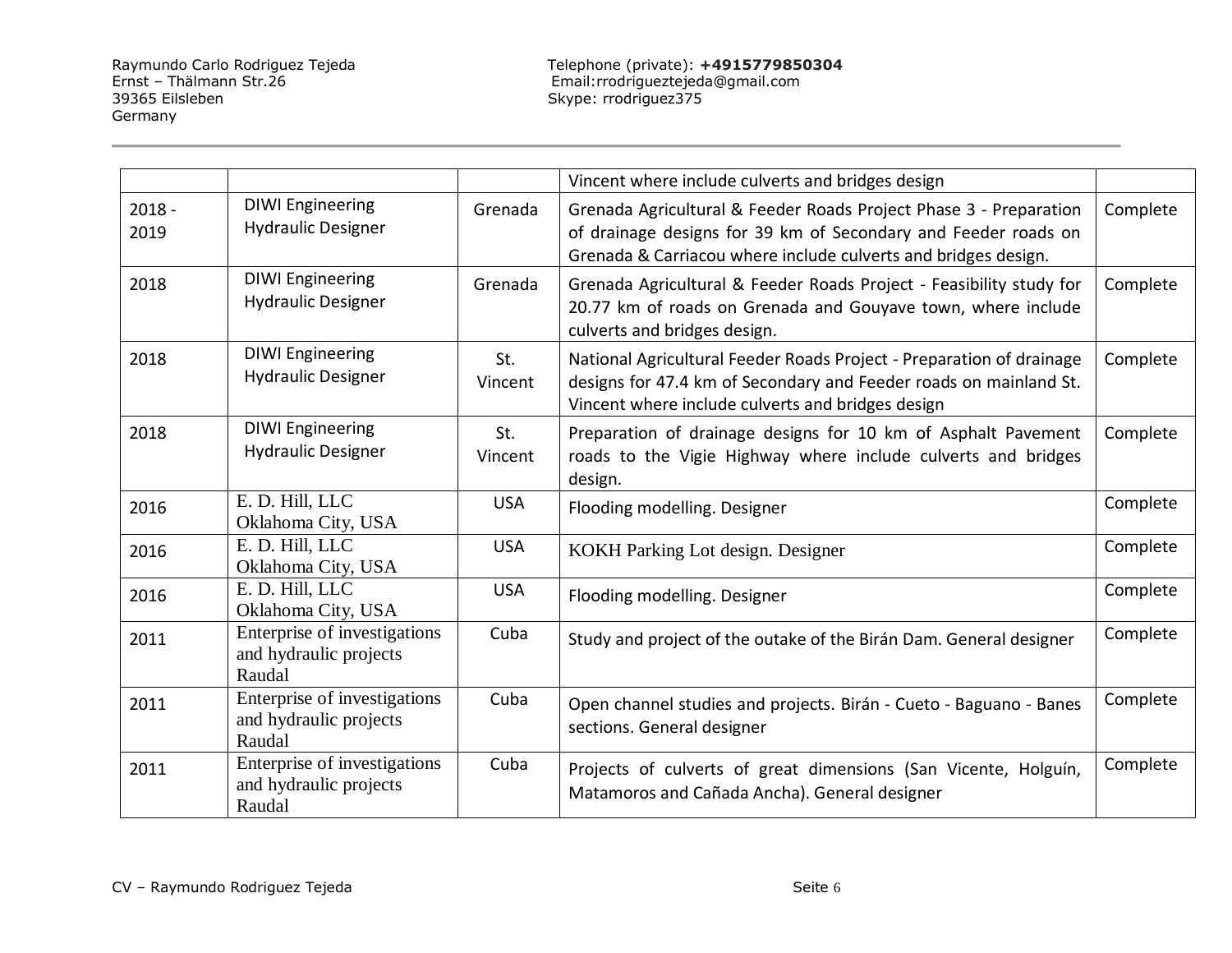Raymundo Carlo Rodriguez Tejeda Telephone (private): **+4915779850304** Ernst – Thälmann Str.26 Email:rrodrigueztejeda@gmail.com

| 2010 | Enterprise of investigations<br>and hydraulic projects<br>Raudal | Cuba | Project of wells of Gates of the Left Intake of the Mayarí Dam.<br>Designer                                                                                                                                                                 | Complete |
|------|------------------------------------------------------------------|------|---------------------------------------------------------------------------------------------------------------------------------------------------------------------------------------------------------------------------------------------|----------|
| 2010 | Enterprise of investigations<br>and hydraulic projects<br>Raudal | Cuba | Open channels bridges project (Guaro, Enmedio and Guayabo).<br>Designer                                                                                                                                                                     | Complete |
| 2010 | Enterprise of investigations<br>and hydraulic projects<br>Raudal | Cuba | Work of the entrance of the Dam of Birán. Designer                                                                                                                                                                                          | Complete |
| 2009 | Enterprise of investigations<br>and hydraulic projects<br>Raudal | Cuba | Application and calibration of software of wide international use<br>(Drawing of the Upper Current Lines by means of Mathematical<br>Modeling for the dams: Tres Palmas, Santa Clara, Nipe, Gibara, Bio<br>and Limoncito). General Designer | Complete |
| 2009 | Enterprise of investigations<br>and hydraulic projects<br>Raudal | Cuba | Project for the organization of works (Esperanza and Seboruquito<br>Dams). Designer                                                                                                                                                         | Complete |
| 2008 | Enterprise of investigations<br>and hydraulic projects<br>Raudal | Cuba | HCR Dam Project (Seboruquito Dam). Designer                                                                                                                                                                                                 | Complete |
| 2008 | Enterprise of investigations<br>and hydraulic projects<br>Raudal | Cuba | Flood protection project (Enmedio River). General Designer                                                                                                                                                                                  | Complete |
| 2008 | Enterprise of investigations<br>and hydraulic projects<br>Raudal | Cuba | Dam repair projects. (Rincón and Birán Dams). Designer                                                                                                                                                                                      | Complete |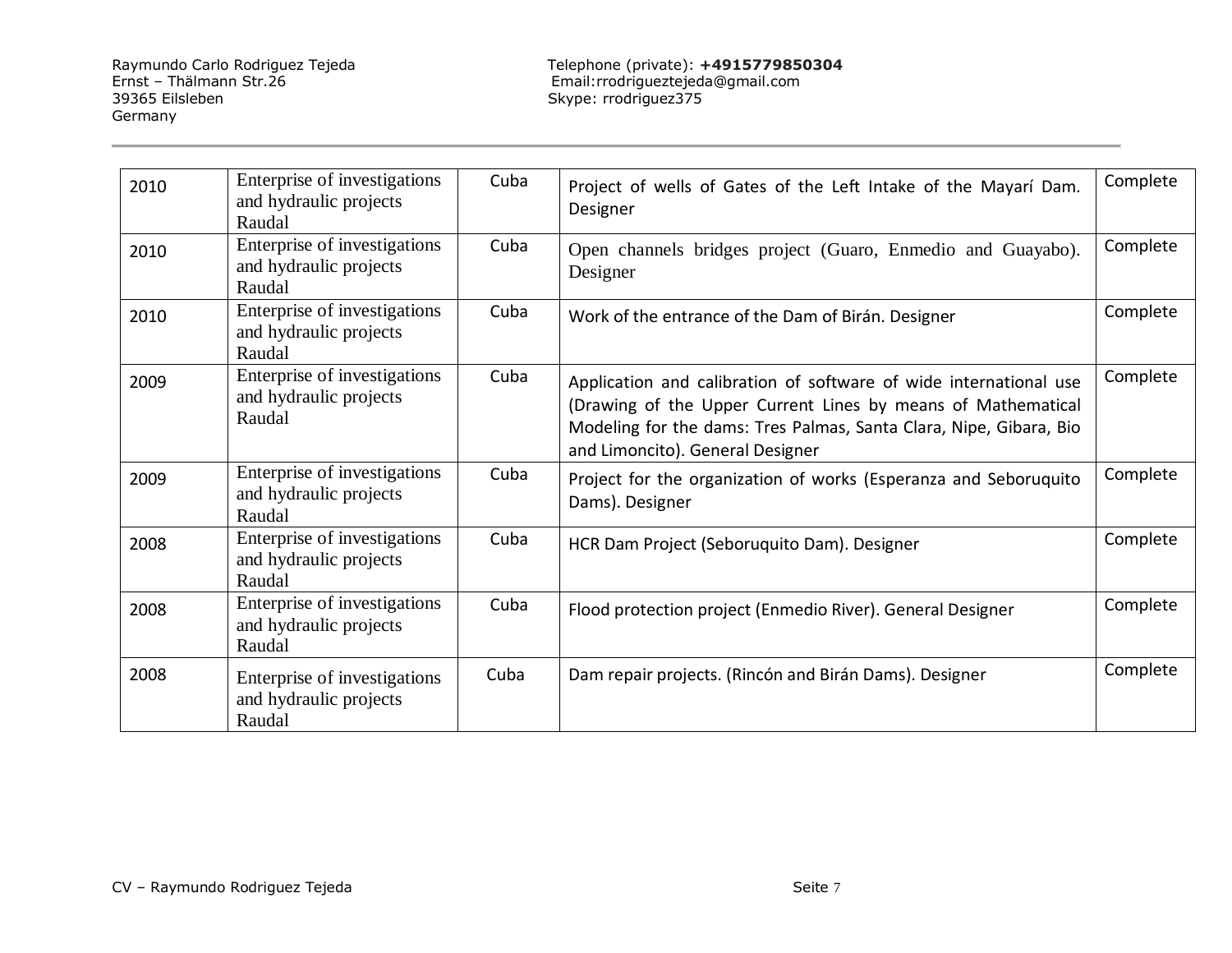#### **List of publications**

- 1. Rodríguez Tejeda R.C., Valdés Y.M. (2021) Environmental and Ecological Flows for Sustainability. In: Leal Filho W., Azul A.M., Brandli L., Lange Salvia A., Wall T. (eds) Clean Water and Sanitation. Encyclopedia of the UN Sustainable Development Goals. Springer, Cham. [https://doi.org/10.1007/978-3-319-70061-8\\_115-1](https://doi.org/10.1007/978-3-319-70061-8_115-1)
- 2. Michael Max Bühler, Christoph Sebald, Diana Rechid, Eberhard Baier, Alexander Michalski, Benno Rothstein, Konrad Nübel, Martin Metzner, Volker Schwieger, Jan-Albrecht Harrs, Daniela Jacob, Lothar Köhler, Gunnar in het Panhuis, **Raymundo C. Rodríguez Tejeda**, Michael Herrmann and Gerd Buziek (2021). Application of Copernicus Data for Climate-Relevant Urban Planning Using the Example of Water, Heat, and Vegetation. Remote Sens. 2021, 13, 3634. https://doi.org/10.3390/rs13183634.
- 3. Bühler, M.M.; Sebald, C.; Rechid, D.; Baier, E.; Michalski, A.; Rothstein, B.; Nübel, K.; Metzner, M.; Schwieger, V.; Jacob, D.; Köhler, L.; in het Panhuis, G.; **Tejeda, R.**; Herrmann, M.; Buziek, G. Development of Low-Threshold Tools and Efficient Work Processes for Data Acquisition, Processing, Evaluation, and Application by Municipalities. Preprints 2021, 2021070496 (doi: 10.20944/preprints202107.0496.v1).
- 4. **Raymundo Rodriguez Tejeda**, Burkhard Kuhn (2020). Infrastruktur und Entwicklung der Wasserwirtschaft in Kuba. Teil 1: Entwicklungsphasen von 1492 bis 1999. KA Korrespondenz Abwasser, Abfall. ISSN 1866-0029
- 5. **Raymundo Rodriguez Tejeda**, Burkhard Kuhn (2020). Infrastruktur und Entwicklung der Wasserwirtschaft in Kuba. Teil 2: Entwicklungsphasen von 2000 bis 2019. KA Korrespondenz Abwasser, Abfall. ISSN 1866-0029
- 6. Steve W. Lyon \*, Long Ho, Peter Goethals, Luis Dominguez Granda, Henrietta Hampel, Norris Lam, Indira Nolivos, Frido Reinstorf, Petra Schneider, **Raymundo C. Rodríguez Tejeda**, Raúl F. Vázquez (2019). Improving Water Management Education Across the Latin America and Caribbean Region. Manuscript ID: water-629190. Water Journal
- 7. Cano, Y., **Rodríguez, R.**, Soberats, J., Velázquez, R. Administration of the operation of biogas plants in the removal of pollutants. Ciencias Holguín. Revista trimestral. Vol.25, No.1, enero-marzo, 2019. ISSN 1027-2127.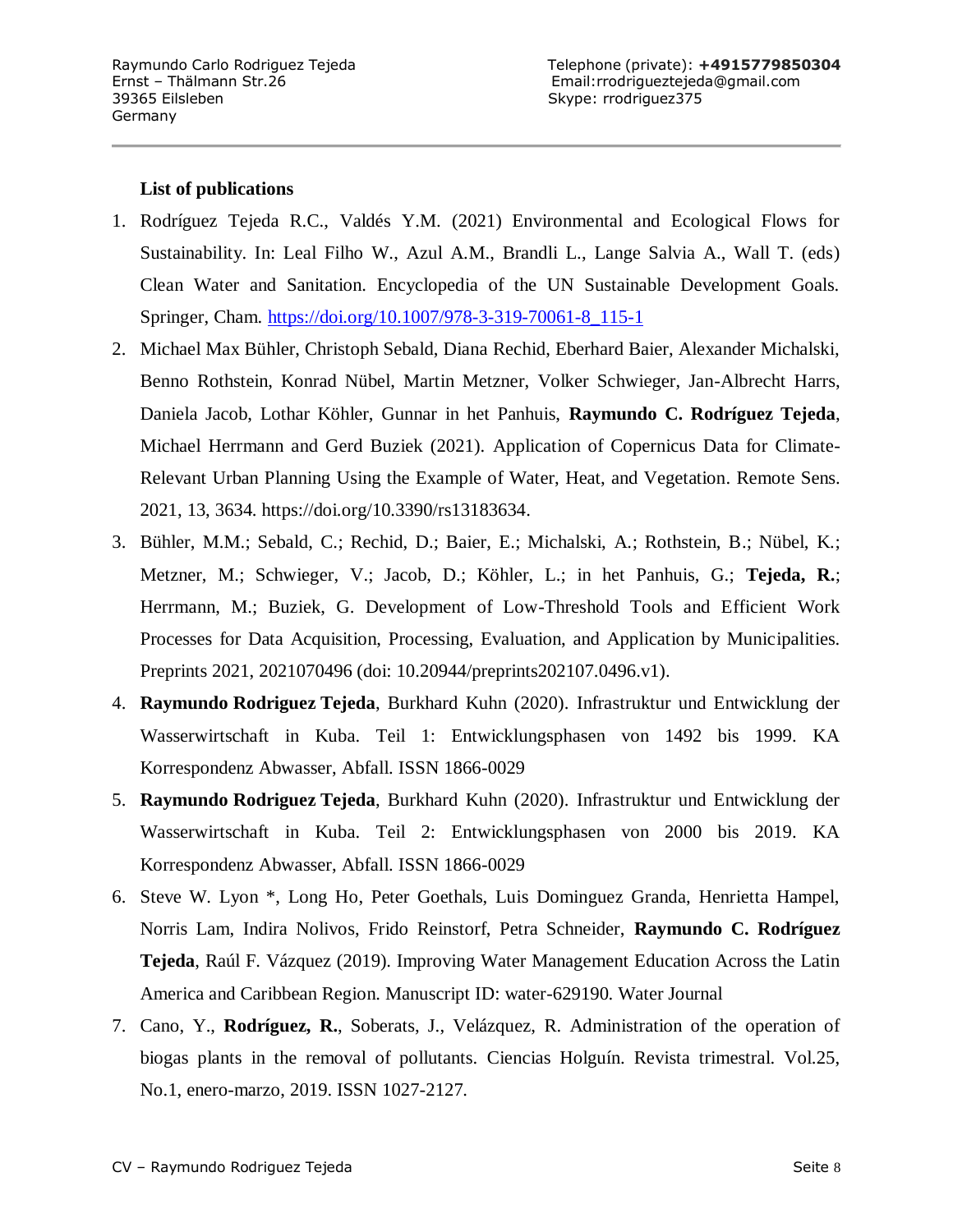- 8. Frido Reinstorf<sup>1</sup>, Petra Schneider<sup>1</sup>, Henrietta Hampel<sup>2</sup>, Raul F. Vazquez<sup>2</sup>, Luis Dominguez-Granda<sup>3</sup>, Indira Yadria Nolivos Alvarez<sup>4</sup>, **Raymundo Rodriguez Tejeda<sup>5</sup>, Leslie Santos** Roque<sup>5</sup>, Wilfredo Martinez<sup>6</sup>, Yaima Filiberto<sup>6</sup>, Steve W Lyon<sup>7</sup> and Peter Goethals<sup>8</sup>, (1)University of Applied Sciences Magdeburg-Stendal, Dept. of Water, Environment, Building and Safety, Magdeburg, Germany, (2)University of Cuenca, Cuenca, Ecuador, (3)Escuela Superior Politécnica del Litoral, ESPOL, Facultad de Ciencias Naturales y Matemáticas, Centro de Agua y Desarrollo Sustentable, Guayaquil, Ecuador, (4)Escuela Superior Politecnica del Litora, Guayaquil, Ecuador, (5)University of Holguin, Holguin, Cuba, (6)University of Camaguey, Camaguey, Cuba, (7)Stockholm University, Physical Geography & Quaternary Geology, Stockholm, Sweden, (8)Ghent University, Laboratory of Environmental Toxicology and Aquatic Ecology, Gent, Belgium. Water Management and Climate Change in the Focus of International Master Programs in Latin America and the Carribian. American Geographical Union (AGU), Dec. 2018. <https://fallmeeting.agu.org/2018/>
- 9. Frido Reinstorf, Petra Schneider, **Raymundo Rodriguez Tejeda**, Leslie Santos Roque, Henrietta Hampel, Raul F. Vazquez (2018). Water Management and Climate Change in the Focus of International Master Programs in Latin America and the Carribian. DOI https://doi.org/10.1007/978-3-319-98681-4\_1. Publisher Name Springer, Cham. Print ISBN 978-3-319-98680-7. Online ISBN 978-3-319-98681-4. eBook Packages Earth and Environmental Science
- 10. Arencibia, K., Pérez, R., Trinchet, C., Díaz, B., **Rodriguez, R.**, López, E (2017). Strategies Aimed Contributing to the Renewable Sources of Energy from the University Processes. IEEE Xplore. Paper # IESC17 – 12. 2017. DOI: 10.1109/IESC.2017.8167481. Electronic ISBN: 978-1-5090-4914-1. Print on Demand(PoD) ISBN: 978-1-5090-4915-8.
- 11. **Rodríguez, R.**, Blanco, A., Reinstorf, F. Mathematical models of the underground of Libertad neighborhood. Memoirs of the VIII Scientific International Lecture of Holguín's University. Published in DVD ROM with ISBN 978-959-16-3272-2. Editorial University. Holguín. Cuba. 2017.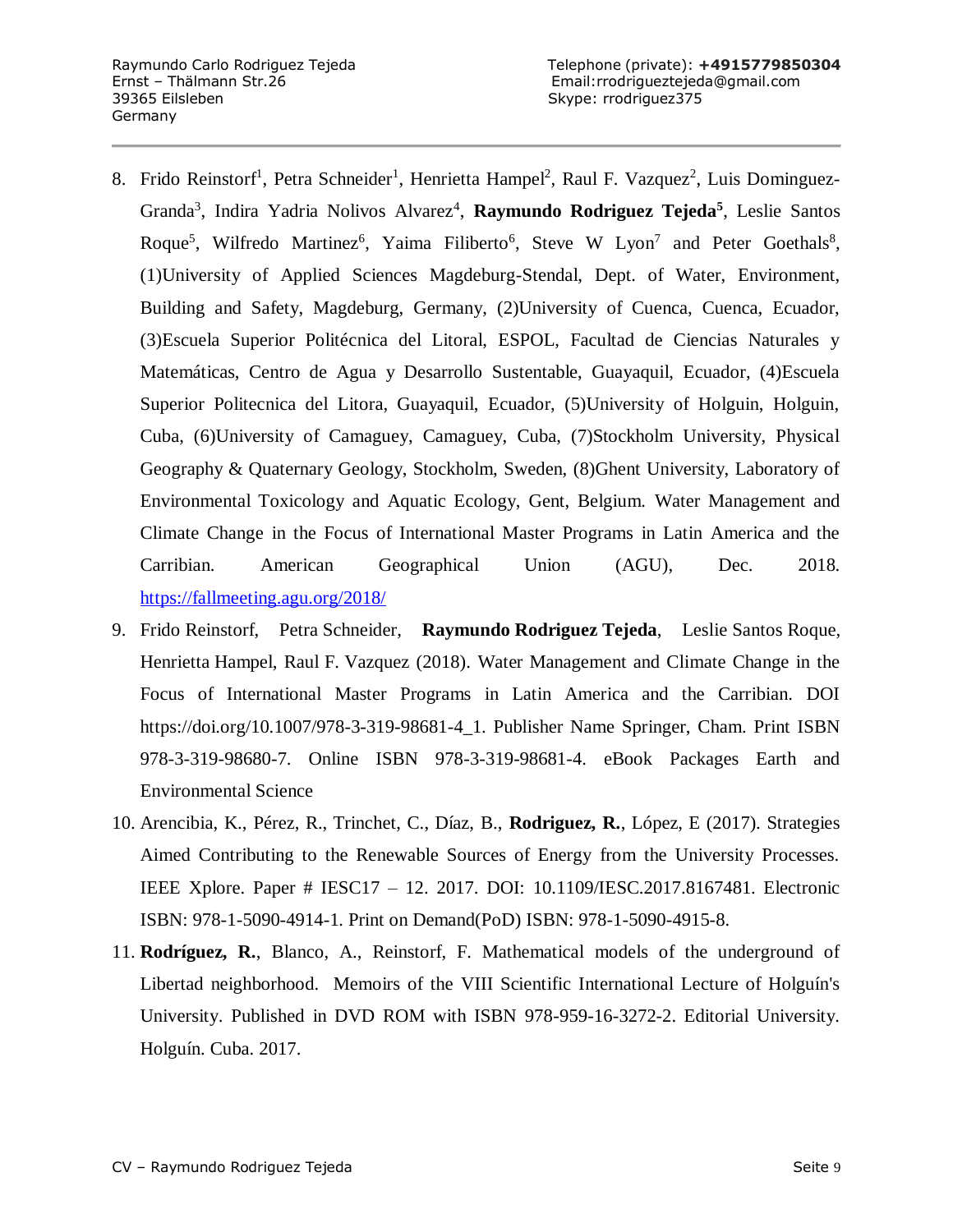- 12. Leyva, A., **Rodriguez, R.**, Suarez, T. Design of a sewage system for Libertad neighborhood in Holguín's city. Memoirs of the VIII Scientific International Lecture of Holguín's University. Published in DVD ROM with ISBN 978-959-16-3272-2. Editorial University. Holguín. Cuba. 2017.
- 13. Cano, Y., **Rodriguez, R.**, Girón, L. Potential of electric power of the sea currents at Gibara's coasts. Memoirs of the VIII Scientific International Lecture of Holguín's University. Published in DVD ROM with ISBN 978-959-16-3272-2. Editorial University. Holguín. Cuba. 2017.
- 14. Hernández, O., **Rodriguez, R.**, Cruz, M. Coefficients of the roughness in channels of projected concrete. Memoirs of the VIII Scientific International Lecture of Holguín's University. Published in DVD ROM with ISBN 978-959-16-3272-2. Editorial University. Holguín. Cuba. 2017.
- 15. **Rodríguez, R.**, Alegret, E. 2015. Comparison of the results in the calculation of the hydraulic losses for mediating friction the equations of Darcy – Weisbach´s, Hazen – Williams´s and Manning´s. Memoirs of the VII Scientific International Lecture of Holguín's University. Published in DVD ROM with ISBN 978-959-16-2472-7. Editorial Universitaria. Holguín. Cuba.
- 16. **Rodríguez, R.**, Rodríguez, T. 2015. Solution of net of sewer system of the city of Gibara. Memoirs of the VII Scientific International Lecture of Holguín's University. Published in DVD ROM with ISBN 978-959-16-2472-7. Editorial Universitaria. Holguín. Cuba.
- 17. Reyes, A., **Rodríguez, R.**, Álvarez, A., 2015. Obtaining of Flood Maps in the River Jigüe of the City of Holguín Using Mathematical Models of Hydraulic Simulation. Memoirs of the VII Scientific International Lecture of Holguín's University. Published in DVD ROM with ISBN 978-959-16-2472-7. Editorial Universitaria. Holguín. Cuba.
- 18. **Rodríguez, R.**, Cano, Y. 2015. Contributions to the evaluation of small biogas plants and the improvement of the processes of filtrate of the same ones, in the municipality of Holguín. Memoirs of the VII Scientific International Lecture of Holguín's University. Published in DVD ROM with ISBN 978-959-16-2472-7. Editorial Universitaria. Holguín. Cuba.